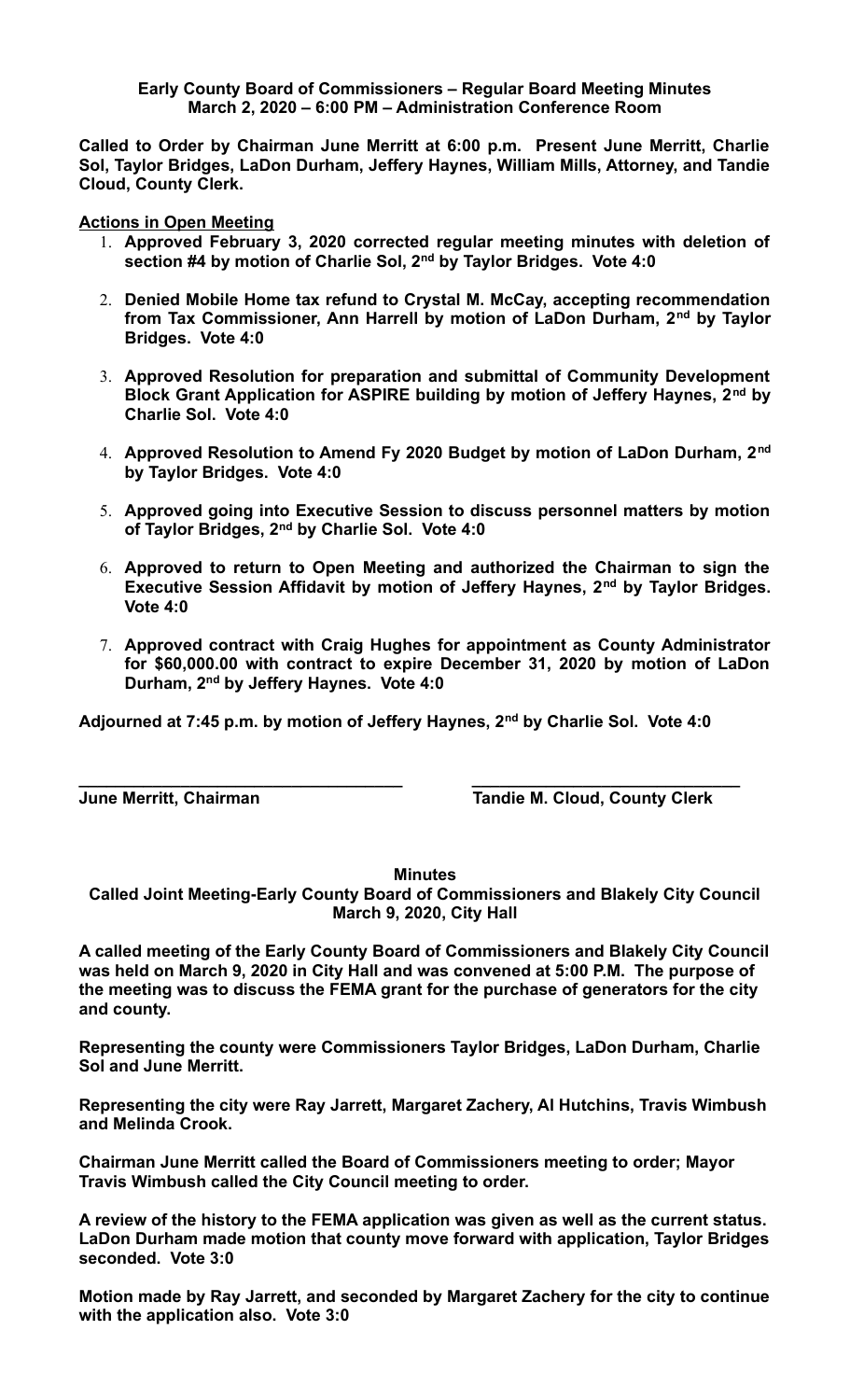**Mayor pointed out that Audrey Hughes has served as project manager thus far. However, she has given a two-week notice and will be leaving in approximately 14 days. City has incurred approximately \$7,000 in expenses to date for her salary, but will not be willing to carry project forward with a new manager.**

**County agreed to assume responsibility for securing a new project manager in order for the application to move forward and will bear the future expense. First refusal a project manager will be given to Mrs. Hughes. Motion to this effect was made by Taylor Bridges, seconded by LaDon Durham. Vote 3:0**

**Motion to adjourn county session made by Taylor Bridges, seconded by LaDon Durham. Vote 3:0**

**City also adjourned their council meeting.**

 **June Merritt, Acting Clerk Early County Board of Commissioners**

**Early County Board of Commissioners – Special Meeting Minutes March 17, 2020 – 1:00 PM – Administration Conference Room**

 **\_\_\_\_\_\_\_\_\_\_\_\_\_\_\_\_\_\_\_\_\_\_\_\_\_\_\_\_\_\_\_**

**Called to Order by Chairman June Merritt at 1:00 p.m. Present June Merritt, Charlie Sol, Taylor Bridges, LaDon Durham, Jeffery Haynes, Craig Hughes, County Administrator and Tandie Cloud, County Clerk.** 

**The budget committee meeting was held as advertised to allow the full board to discuss FY 2021 county budget for Public Works, Solid Waste and Public Buildings and Parks.**

**Approved recommendation from former County Administrator, Spencer Mueller to raise John Hatcher, FBO-Airport salary to \$25,000.00 beginning July 1, 2020 by motion of Taylor Bridges, 2nd by LaDon Durham. Commissioners Bridges and Durham voted in favor; Commissioners Haynes and Sol voted against, Chairman Merritt voted in favor. Vote 3:2**

**Adjourned at 2:45 p.m. by motion of LaDon Durham, 2nd by Taylor Bridges. Vote 4:0**

**\_\_\_\_\_\_\_\_\_\_\_\_\_\_\_\_\_\_\_\_\_\_\_\_\_\_\_\_\_\_\_\_\_\_\_ \_\_\_\_\_\_\_\_\_\_\_\_\_\_\_\_\_\_\_\_\_\_\_\_\_\_\_\_\_ June Merritt, Chairman Tandie M. Cloud, County Clerk**

> **Early County Board of Commissioners – Special Meeting Minutes March 19, 2020 – 1:00 PM – Administration Conference Room**

**Called to Order by Chairman June Merritt at 1:00 p.m. Present June Merritt, Charlie Sol, Taylor Bridges, Jeffery Haynes, Craig Hughes, County Administrator and Tandie Cloud, County Clerk. LaDon Durham was unable to attend.**

**The budget committee meeting was held as advertised to allow the full board to discuss FY 2021 county budget for Tax Commissioner, Assessment Office, Code Enforcement and Planning Commission.**

**Since there was no further budget business the meeting was adjourned.**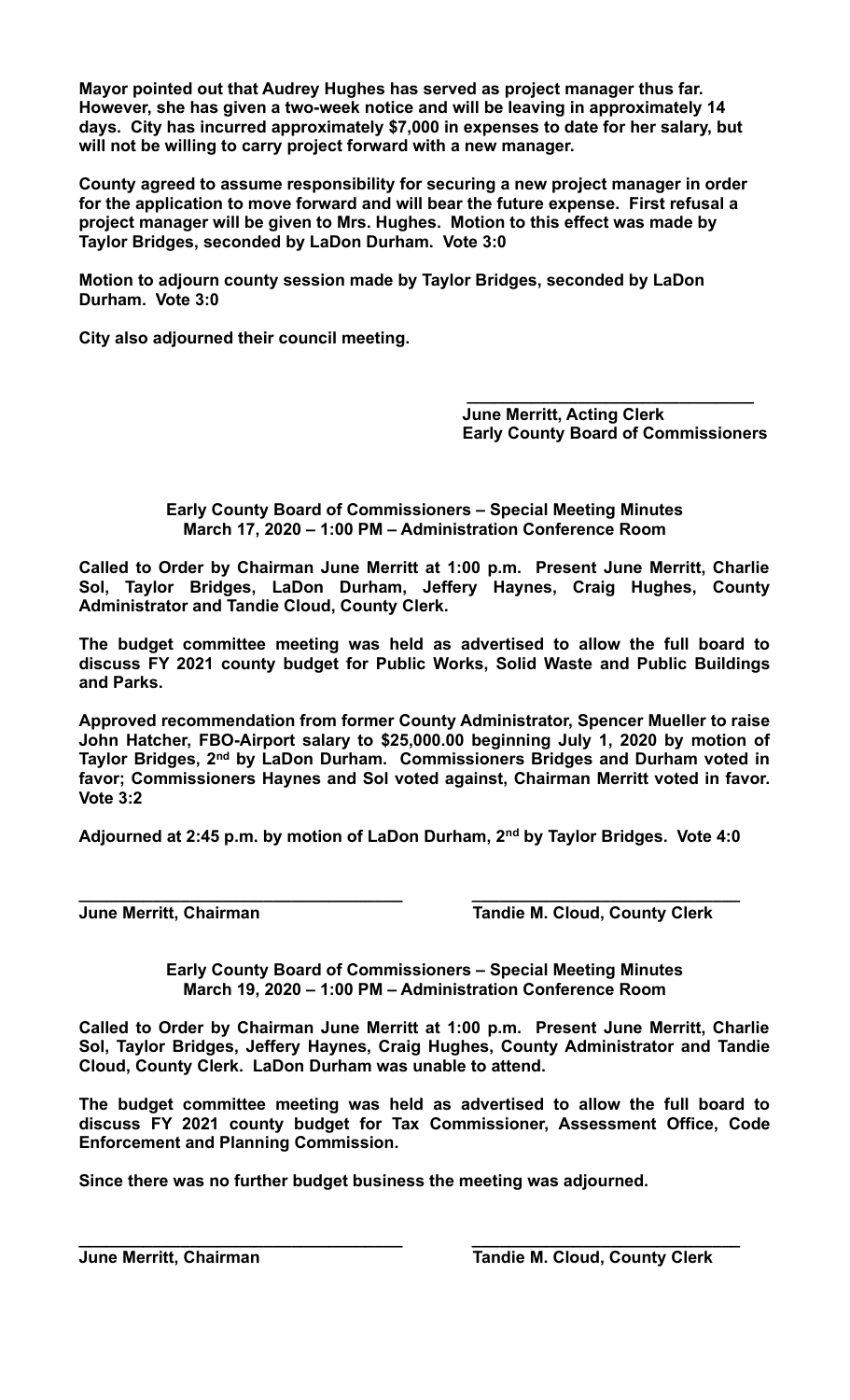## **Early County Board of Commissioners – Called Meeting Minutes March 19, 2020 – 2:30 PM – Administration Conference Room**

**Called to Order by Chairman June Merritt at 2:30 p.m. Present June Merritt, Charlie Sol, Taylor Bridges, Jeffery Haynes, Craig Hughes, County Administrator and Tandie Cloud, County Clerk. LaDon Durham was unable to attend.**

## **PUBLIC HEARING**

**Approved recommendation from Baker Donelson Attorney, Andrew Rotenstreich for (2) Verizon Towers to be built in Early County. Locations (1) on Lucile Hwy., (1) Hwy 273 in Cedar Springs by motion of Taylor Bridges, 2nd by Charlie Sol. Vote 3:0**

**Adjourned at 2:47 p.m. by motion of Jeffery Haynes, 2nd by Charlie Sol. Vote 3:0**

**\_\_\_\_\_\_\_\_\_\_\_\_\_\_\_\_\_\_\_\_\_\_\_\_\_\_\_\_\_\_\_\_\_\_\_ \_\_\_\_\_\_\_\_\_\_\_\_\_\_\_\_\_\_\_\_\_\_\_\_\_\_\_\_\_**

**June Merritt, Chairman Community Clerk** Tandie M. Cloud, County Clerk

**Early County Board of Commissioners – Special Meeting Minutes March 24, 2020 – 1:00 PM – Administration Conference Room**

**Called to Order by Chairman June Merritt at 1:00 p.m. Present June Merritt, Charlie Sol, Taylor Bridges, LaDon Durham, Craig Hughes, County Administrator and Tandie Cloud, County Clerk. Jeffery Haynes was unable to attend.**

**The budget committee meeting was held as advertised to allow the full board to discuss FY 2021 county budget for Clerk of Superior Court, Probate, and Agricultural Extension Office.**

**Approved Resolution allowing Tax Commissioner to waive certain penalties and interest by motion of Taylor Bridges, 2nd by LaDon Durham. Vote 3:0**

**Approved new lighting at Public Works shop, once presented with a few more bids to make a final decision by motion of LaDon Durham, 2nd by Taylor Bridges. Vote 3:0**

**Approved to discontinue use of Pay Matrix in setting salaries by motion of LaDon Durham, 2nd by Taylor Bridges. Vote 3:0**

**Adjourned at 2:25 p.m. by motion of LaDon Durham, 2nd by Charlie Sol. Vote 3:0**

**\_\_\_\_\_\_\_\_\_\_\_\_\_\_\_\_\_\_\_\_\_\_\_\_\_\_\_\_\_\_\_\_\_\_\_ \_\_\_\_\_\_\_\_\_\_\_\_\_\_\_\_\_\_\_\_\_\_\_\_\_\_\_\_\_**

**June Merritt, Chairman Community Clerk** Tandie M. Cloud, County Clerk

**Early County Board of Commissioners – Emergency Meeting Minutes March 25, 2020 – 4:00 PM – Conference Call**

**Called to Order by Chairman June Merritt at 4:00 p.m. Present June Merritt, Charlie Sol, Taylor Bridges, LaDon Durham, Craig Hughes, County Administrator and Tandie Cloud, County Clerk. Jeffery Haynes was unable to call in.**

**The emergency meeting was held as advertised by conference call to allow the full board to discuss the Declaration of Local Emergency.**

**Approved Declaration of Local Emergency by motion of LaDon Durham, 2nd by Charlie Sol. Vote 3:0**

**Adjourned at 4:14 p.m. by motion of Charlie Sol, 2nd by Taylor Bridges. Vote 3:0**